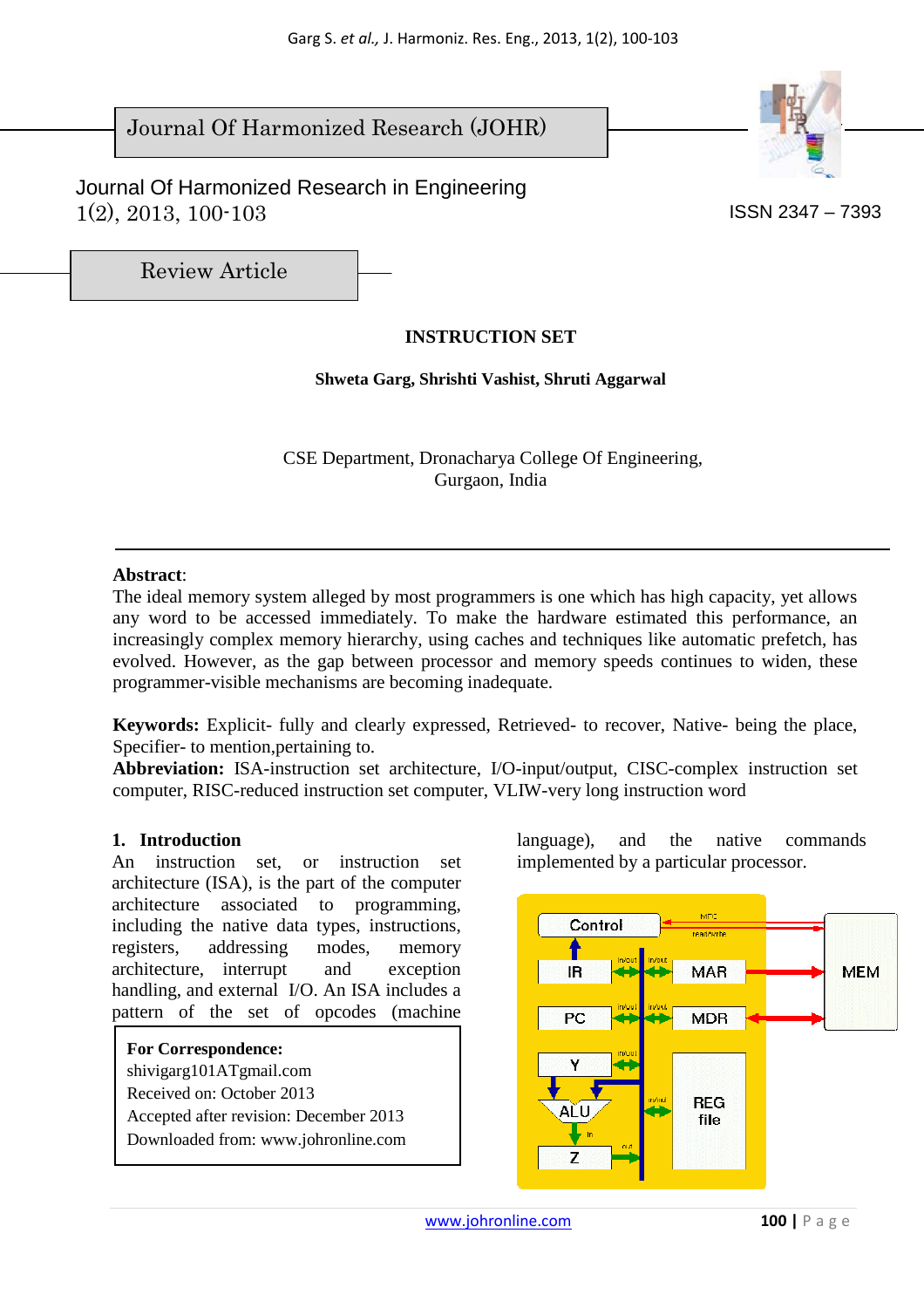# **2. Overview**

Instruction set architecture is eminent from the microarchitecture, which is the set of processor design techniques used to implement the instruction set. Computers with different microarchitectures can share a common instruction set. For example, the Intel Pentium and the AMD Athlon implement nearly identical versions of the x86 instruction set, but have radically different internal designs.

Some virtual machines that support bytecode, such as Smalltalk the Java virtual Machine, and Microsoft's Common language Runtime virtual machine, as their ISA implement it by translating the bytecode for commonly used code paths into native machine code, and executing less-frequently-used code paths by interpretation; Transmeta implemented the x86 instruction set a top VLIW processors in the same fashion.

#### **3. Classification of instruction sets**

A complex instruction set computer (CISC) has many specialized instructions, which may only be rarely used in practical programs. A reduced instruction set computer (RISC) simplifies the processor by only implementing instructions that are frequently used in programs; unusual operations are implemented as subroutines, where the extra processor execution time is offset by their rare use. Theoretically, important types are the minimal instruction set computer and the one instruction set computer, but these are not implemented in commercial processors. Another variation is the very long instruction word (VLIW) where the processor receives many instructions encoded and retrieved in one instruction word.



## **4. Instruction types**

Examples of operations common to many instruction sets include:

#### **4.1. Data handling and memory operations**

- **set** a register to a fixed constant value
- **move** data from a memory location to a register, or vice versa. Used to store the contents of a register, result of a computation, or to retrieve stored data to perform a computation on it later.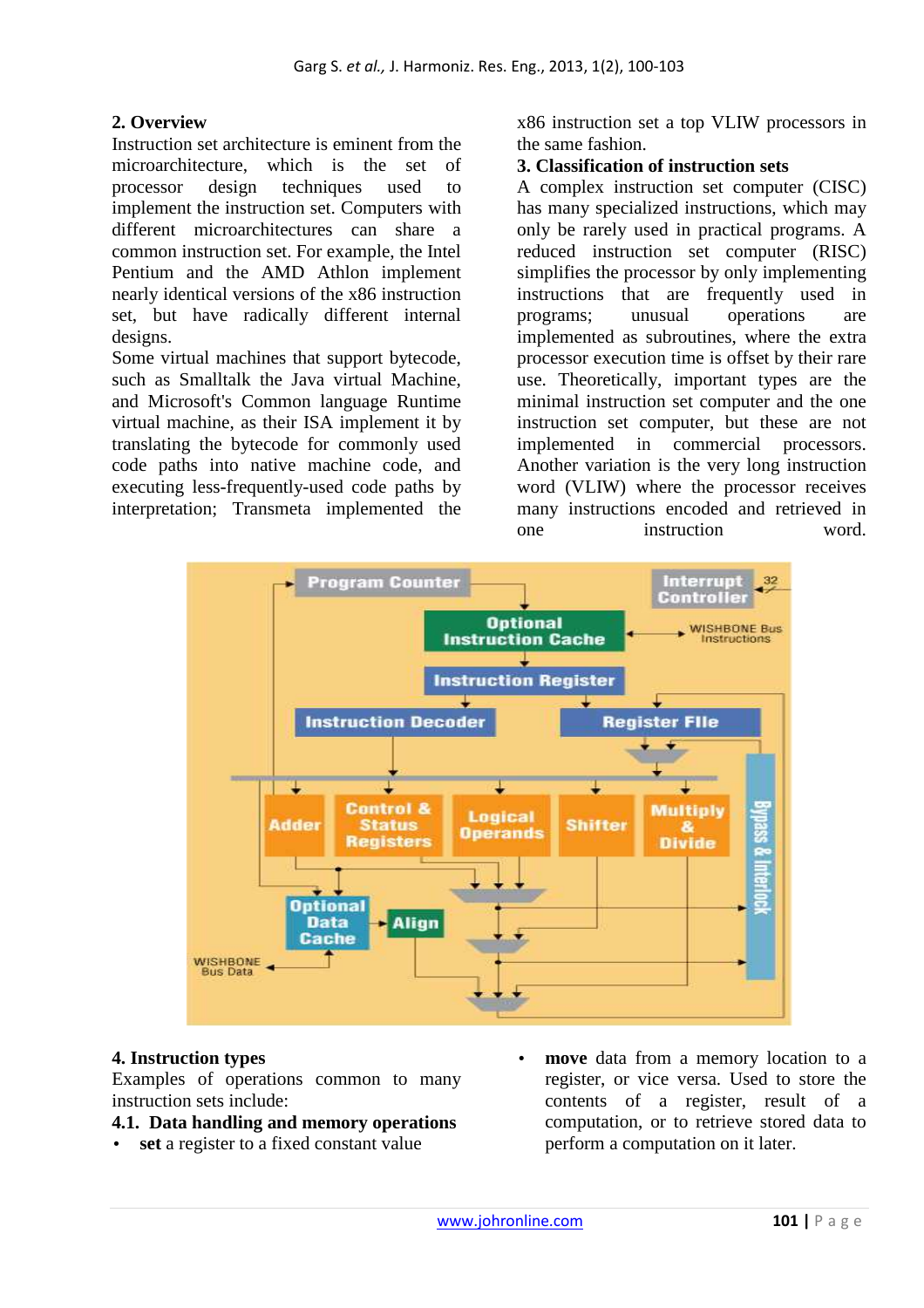• **read** and **write** data from hardware devices

## *4.2. Arithmetic and Logic operations*

- **add**, **subtract**, **multiply**, or **divide** the values of two registers, placing the result in a register, possibly setting one or more condition codes in a status register
- perform bitwise operations, e.g., taking the **conjunction** and **disjunction** of corresponding bits in a pair of registers, taking the **negation** of each bit in a register
- **compare** two values in registers (for example, to see if one is less, or if they are equal)

## *4.3. Control flow operations*

- **branch** to another location in the program and execute instructions there
- **conditionally branch** to another location if a certain condition holds
- **indirectly branch** to another location, while saving the location of the next instruction as a point to return to

![](_page_2_Figure_10.jpeg)

**1) 4.4. Parts of an instruction** 

# **MPS32 Add Immediate Instruction**

![](_page_2_Figure_13.jpeg)

One instruction may have several fields, which identify the logical operation to be done, and may also include source and destination addresses and constant values. This is the MIPS "Add Immediate" instruction which allows selection of source and destination registers and inclusion of a small constant.

On traditional architectures, an instruction includes an opcode specifying the operation to be performed, such as "add contents of memory to register", and zero or more operand specifiers, which may specify registers, memory locations, or literal data. The operand specifiers may have addressing modes determining their meaning or may be in fixed fields. In very long instruction word(VLIW) architectures, which include many microcode architectures, multiple simultaneous opcodes and operands are specified in a single instruction.

Some exotic instruction sets do not have an opcode field , only operand(s). Other unusual "0-operand" instruction sets lack any operand specifier fields, such as some stack machines.

# **2) 4.4.1. Number of operands**

Instruction sets ma y be categorized by the maximum number of operands *explicitly* specified in instructions.

(In the examples that follow, *a*, *b*, and *c* are (direct or calculated) addresses referring to memory cells, while *reg1* and so on refer to machine registers.)

- 0-operand (*zero-address machines*), so called stack machines: All arithmetic operations take place using the top one or two positions on the stack: **push** *a*, **push** *b*, **add**, **pop** *c*. For stack machines, the terms "0-operand" and "zero-address" apply to arithmetic instructions, but not to all instructions, as 1-operand push and pop instructions are used to access memory.
- 1-operand (*one-address machines*), so called accumulator machines, include early computers and many small microcontrollers: most instructions specify a single right operand (that is, constant, a register, or a memory location), with the implicit accumulator as the left operand